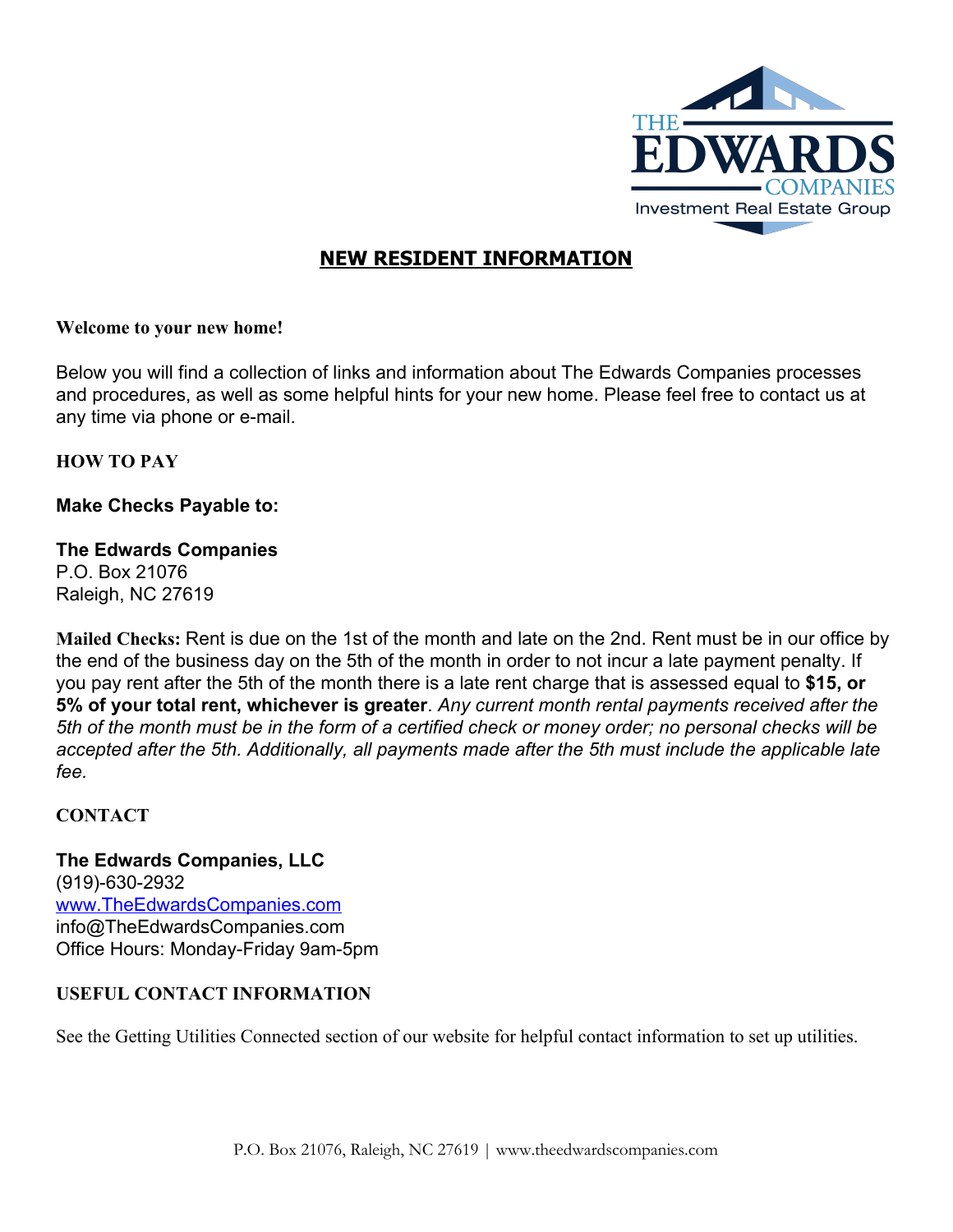

# **EMERGENCIES**

See the Maintenance Instruction resource page for information about non-emergency maintenance issues.

- What is considered an Emergency? Definition of an Emergency: A life-threatening situation such as a fire, flood, and/or uncontrollable water, electrical problem, smell of gas, etc.
- Emergencies causing immediate danger, such as fire, call 911
- Emergencies involving gas, call the gas company and, if necessary, call 911
- Emergencies involving IMMEDIATE electrical danger, call the utility service
- Non-working heat or A/C is NOT an emergency-this is a priority, and The Edwards Companies will make it a priority with vendors to have the heat or A/C working as soon as possible.
- Emergencies outside of normal business hours may be reported by calling 1-919-630-2932
- Certain maintenance items are an inconvenience and, just as if you owned the home, you may decide it is worth the extra cost of night or weekend service to have the repair made outside normal business hours. We will generally provide you with the option to pay this extra cost to get the repair completed more quickly.

# **TENANT RESPONSIBILITIES**

### **It is the responsibility of all tenants to report all repairs/maintenance problems**

- Tenants can incur financial damages if they fail to report maintenance problems.
- **●** Report the following:
	- o **Any sign of mold in the property immediately**
	- o **All toilet and faucet leaks and any plumbing backups**
	- o **Electrical problems**
	- o **Heating and airconditioning problems**
	- o **Inoperative smoke detectors or CO detectors**
	- o **Faulty appliances supplied in property**
	- o **Roof leaks**
	- o **Broken windows and doors**
	- o **Fence repair**
	- o **Malfunctioning sprinklers**
	- o **Any other necessary repairs or unsafe condition**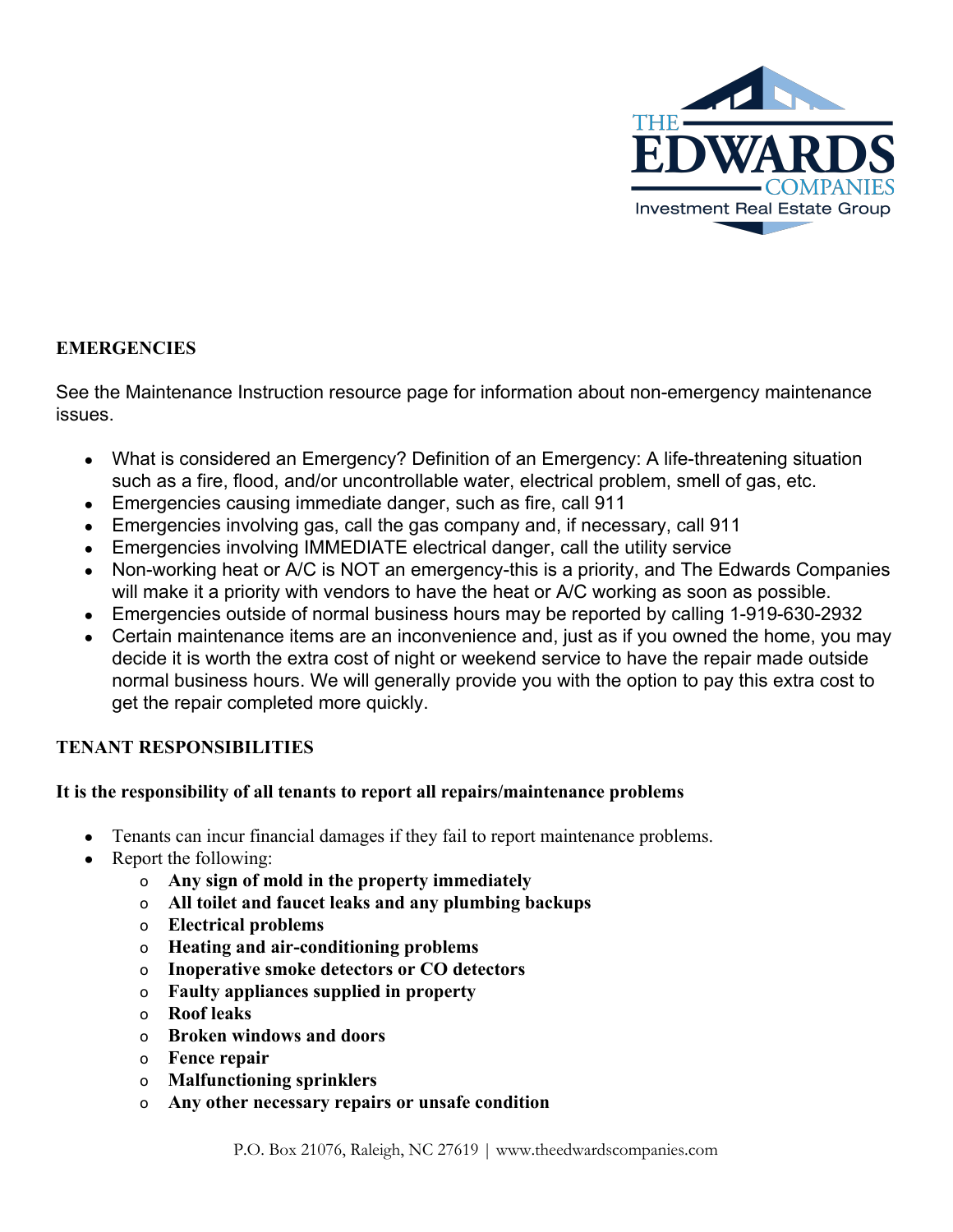

o **Major pest control items such as bees, cockroaches, rats, termites or other major infestations**

### **Tenants will be responsible for the following charges:**

- If the Tenant fails to report necessary repairs
- If there is a service call and a breaker is tripped
- When oven is on time bake and is not defective
- When residents cause sewer stoppages/blockages
- If the tenant fails to meet a vendor at an assigned appointment and there is a vendor charge
- If the Tenant or Tenant's Guests or Invitees, cause damage to the property
- If the Tenant's pet causes damage to the property
- If the Tenant reports a repair which does not require service
- If the Tenant fails to replace battery for smoke detector or battery for remote door opener, and causes a service call for only battery replacement
- For replacing doors, jambs, broken glass and/or windows due to anything other than normal wear and tear, including forced entry.
- For damage to walls, carpets, floors, etc. because the Tenant left the windows or doors open during rain or wind.

# **Tenants are NOT to do the following:**

- Do **NOT** wash draperies
- Do **NOT** perform electrical work (this does not include changing light bulbs or batteries).
- Do **NOT** mar, deface, or change walls, woodwork, flooring, landscaping of the property without prior permission from Landlord or Landlord's Agent.
- Do **NOT** perform repairs unless authorized by The Edwards Companies or outlined in this guideline
- Do **NOT** deduct any unauthorized or pre-authorized maintenance expense from rent, unless authorized by The Edwards Companies. If The Edwards Companies authorizes you to perform any maintenance, you must submit ALL receipts for reimbursement.

# **RENTER'S INSURANCE**

Renter's Insurance covers your furniture and belongings that may get damaged or destroyed. Renter's Insurance also covers you in the event that someone else in injured in your rental or someone's personal property is damaged and they sue you. Renter's Insurance typically costs between \$10 and \$25 per month. Required Limits: (Minimum) **\$15,000of Personal Property**